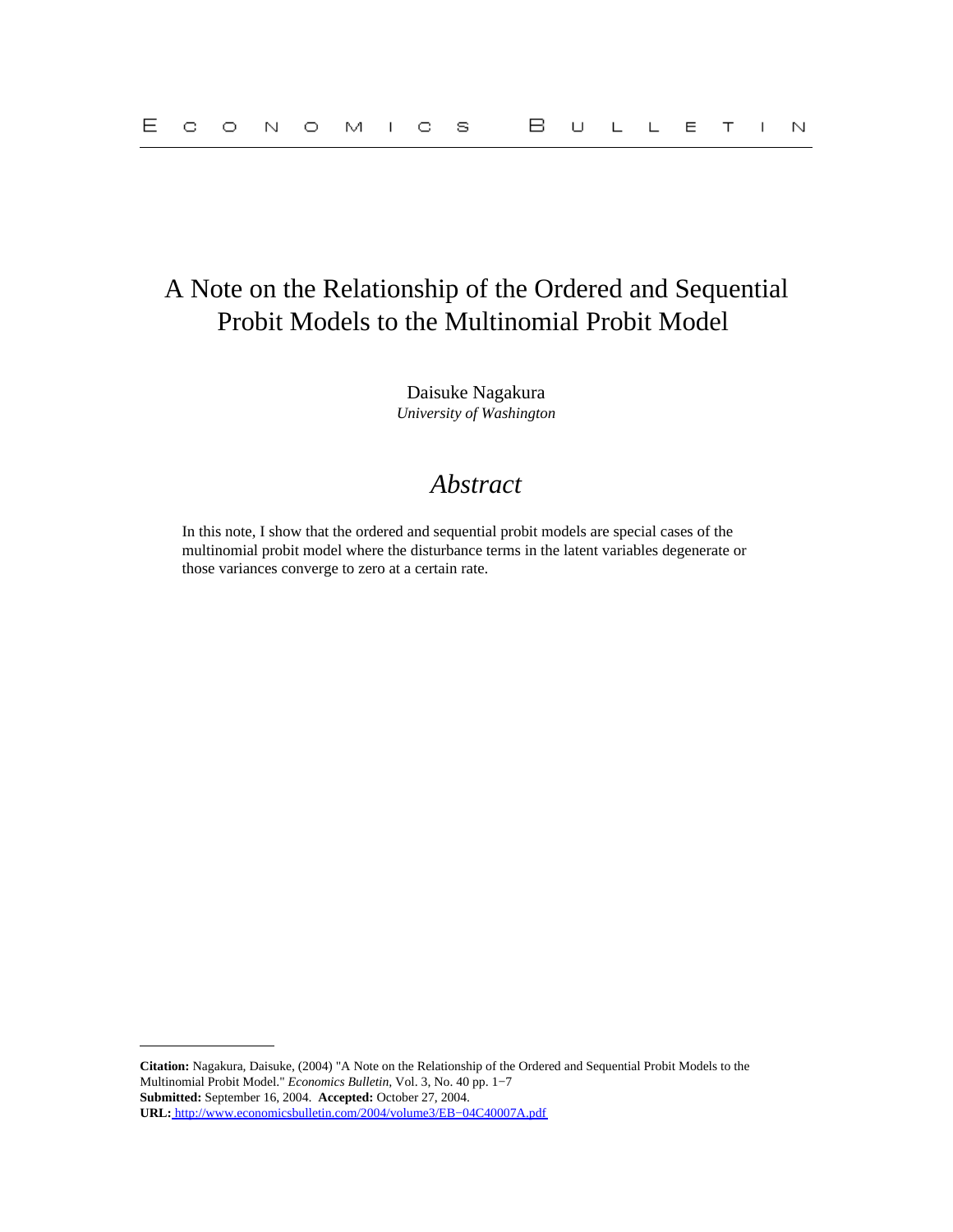#### **1. Introduction**

The ordered, sequential, and multinomial probit models are widely used in analyzing discrete choice problems (See Davidson and MacKinnon, 2004, and Amemiya, 1985, for details of these models). These three models have been considered as different types of models, i.e., it is not believed that one of them nests other two as special cases. In this note, I show that the ordered and sequential probit models are obtained as special cases of the multinomial probit model where the disturbance terms in the latent variables are degenerated or those variances converge to zero at a certain rate.

#### **2. Definitions of the three models**

First, let us state the definitions of these three models. Let the number of alternatives be *J*. Define the unobserved latent variable as  $y_t^* = \mathbf{x}'_t \mathbf{y} + \eta_t$ ,  $\eta_t \sim \text{NID}(0, \sigma_\eta)$ , where  $\mathbf{x}_t$  is a  $k \times 1$ observable explanatory vector without a constant term, and *γ* is a *k* × 1 coefficient vector. Let  $y_t$  be a discrete random variable whose value ranges from 1 to *J*. Then, the ordered probit model with *J* alternatives is defined as follows:

**Definition 1** (ordered probit model)

$$
y_t = \begin{cases} 1 & \text{if } y_t^* < d_1 \\ 2 & \text{if } d_1 \le y_t^* < d_2 \\ \vdots \\ J - 1 & \text{if } d_{J-2} \le y_t^* < d_{J-1} \\ J & \text{if } d_{J-1} \le y_t^* \end{cases}
$$
  
where  $d_1 < d_2 < \dots < d_{J-1}$ .

The parameter  $d_k$  is called "threshold parameter". It is customary to set  $\sigma_{\eta} = 1$  for identification of parameters. The estimation can be easily done by the maximum likelihood estimation.

Second, I shall define the sequential probit model. The *J* − 1 latent variables for the model are given by  $y_{tj}^{+} = \phi_j + x_t' \delta_j + \zeta_{tj}$ ,  $\zeta_{tj} \sim NID(0,1)$  for  $j = 1,..., J-1$ , where  $\phi_j$  is a scalar constant term, and  $\delta$ <sup>*j*</sup> is a  $k \times 1$  coefficient vector. Then, the sequential probit model is defined as follows:

**Definition 2** (sequential probit model)

$$
y_t = \begin{cases} 1 & \text{if } y_{t1}^+ \ge 0 \\ 2 & \text{if } y_{t1}^+ < 0 \text{, and } y_{t2}^+ \ge 0 \\ \vdots \\ J - 1 & \text{if } y_{t1}^+ < 0 \text{, } y_{t2}^+ < 0 \text{, ..., } y_{tJ-2}^+ < 0 \text{, and } y_{tJ-1}^+ \ge 0 \\ J & \text{if } y_{t1}^+ < 0 \text{, } y_{t2}^+ < 0 \text{, ..., } y_{tJ-2}^+ < 0 \text{, and } y_{tJ-1}^+ < 0 \end{cases}
$$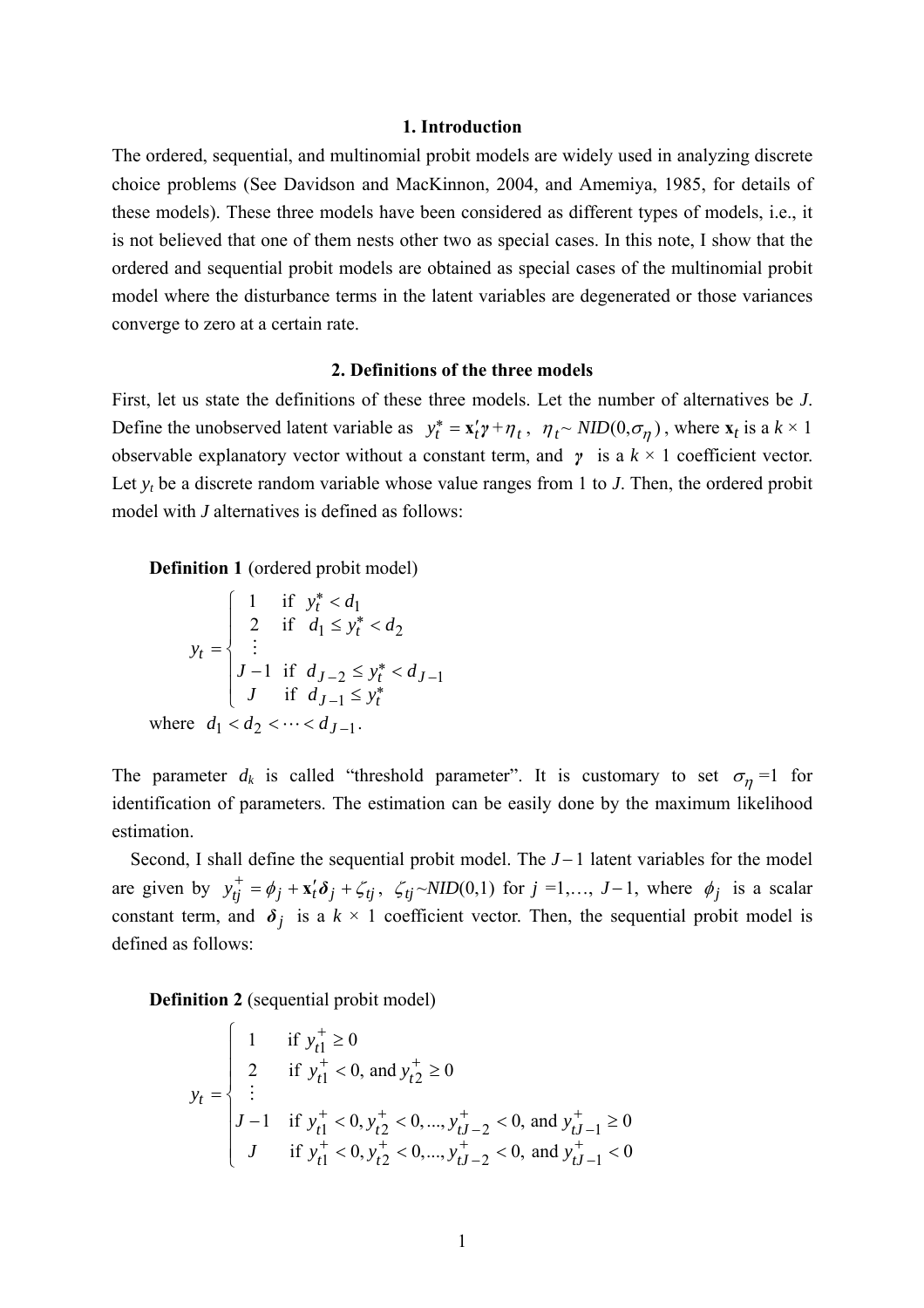In the sequential probit model, each decision is made sequentially according to a binary probit model. Whether or not an alternative *j* is selected is determined before an alternative *k*   $(>\gamma)$  is considered. See Amemiya (1985, p310) for details of this model.

Third, I shall give the definition of the multinomial probit model. The *J* latent variables for the model is defined as  $y_{ij}^{\circ} = \alpha_j + x_t' \beta_j + \varepsilon_{tj}$ ,  $\varepsilon_t \sim N(0, \Omega)$  for  $j = 1, ..., J$ , where  $\alpha_j$  is a scalar constant term,  $\beta_i$  is a  $k \times 1$  coefficient vector, and  $\varepsilon_t$  is a  $J \times 1$  normal random vector with typical element  $\varepsilon_{tj}$  and the covariance matrix

$$
\Omega = \begin{bmatrix} \sigma_1^2 & \rho_{12}\sigma_1\sigma_2 & \cdots & \rho_{1J}\sigma_1\sigma_J \\ \sigma_2^2 & \cdots & \rho_{2J}\sigma_2\sigma_J \\ \vdots & \vdots & \vdots \\ \sigma_J^2 & \cdots & \sigma_J^2 \end{bmatrix},
$$

where  $\sigma_i$  is the standard deviation of  $\varepsilon_i$  and  $\rho_{ki}$  (= $\rho_{ik}$ ) is the correlation coefficient between  $\varepsilon_i$  and  $\varepsilon_k$ . The definition of the multinomial probit model is given as follows:

**Definition 3** (multinomial probit model)  

$$
y_t = j
$$
 when  $y_{tj}^{\circ} > y_{ti}^{\circ} \quad \forall i, \quad i \neq j$ .

We usually set  $\alpha_r = 0$ ,  $\beta_r = 0$ ,  $\sigma_r = 0$ ,  $\sigma_s = 1$  for some *r* and *s*, for parameter identification (Note that  $\varepsilon_t$  becomes  $J-1 \times 1$  normal random vector by this normalization).

#### **2. Main results**

Hereafter, the subscript *t* is suppressed for the sake of notational simplicity.

**Proposition 1**: *The multinomial probit model reduces to the ordered probit mode with*  1  $1^{\sigma}$ j+1  $k(\alpha_{j+1} - \alpha_j)$ *j*  $k_j \sigma_j - \rho_{k \, j+1} \sigma_j$  $d_i = \frac{\sigma_k(\alpha_{j+1} - \alpha)}{n}$  $\rho_{ki}\sigma_{i}-\rho_{k\,\,i+1}\sigma_{i}$ +  $=\frac{\sigma_k(\alpha_{j+1}-\alpha_j)}{\rho_{kj}\sigma_j-\rho_{k,j+1}\sigma_{j+1}}$  for  $j=1,\dots,J-1$ , where  $\rho_{kk}=1$ , if the following conditions are

*satisfied for some k:* 

(A) 
$$
\rho_{kj} = 1 \text{ or } -1 \ \forall j^1
$$
, (B)  $\rho_{kj} \sigma_k^{-1} \sigma_j \gamma = \beta_j \ \forall j$ ,  
(C)  $\rho_{k1} \sigma_1 < \rho_{k2} \sigma_2 < \cdots < \sigma_k < \cdots < \rho_{kJ} \sigma_J$ ,

*and* (D)  $\frac{\alpha_r - \alpha_j}{\alpha_s - \alpha_j}$  $p_{kj}\sigma_j - \rho_{kr}\sigma_r$   $\rho_{kj}\sigma_j - \rho_{ks}\sigma_s$  $\alpha_{r} - \alpha_{i}$   $\alpha_{s} - \alpha$  $\frac{\alpha_r - \alpha_j}{\rho_{ki}\sigma_j - \rho_{kr}\sigma_r} < \frac{\alpha_s - \alpha_j}{\rho_{ki}\sigma_j - \rho_{ks}\sigma_s}$ , for  $r < s$ ,  $r, s, j = 1,..., J$ ,  $r, s \neq j^2$ 

*Proof.* It can be easily shown that the conditional distribution of  $\varepsilon_j$  conditioned on  $\varepsilon_k$  is  $N(\rho_{kj}\sigma_k^{-1}\sigma_j\varepsilon_k, \sigma_j^2(1-\rho_{kj}^2))$ . Under the condition (A), the conditional variance becomes zero and  $\varepsilon_i$  is perfectly correlated with  $\varepsilon_k$ , i.e.,

<sup>2</sup> It can be shown that this condition is equivalent to 
$$
\frac{\alpha_r - \alpha_j}{\rho_{kj}\sigma_j - \rho_{kr}\sigma_r} < \frac{\alpha_s - \alpha_j}{\rho_{kj}\sigma_j - \rho_{ks}\sigma_s}
$$
 for  $r < j < s$ .

 1 When this is the case, other correlation coefficients also become positive or negative one.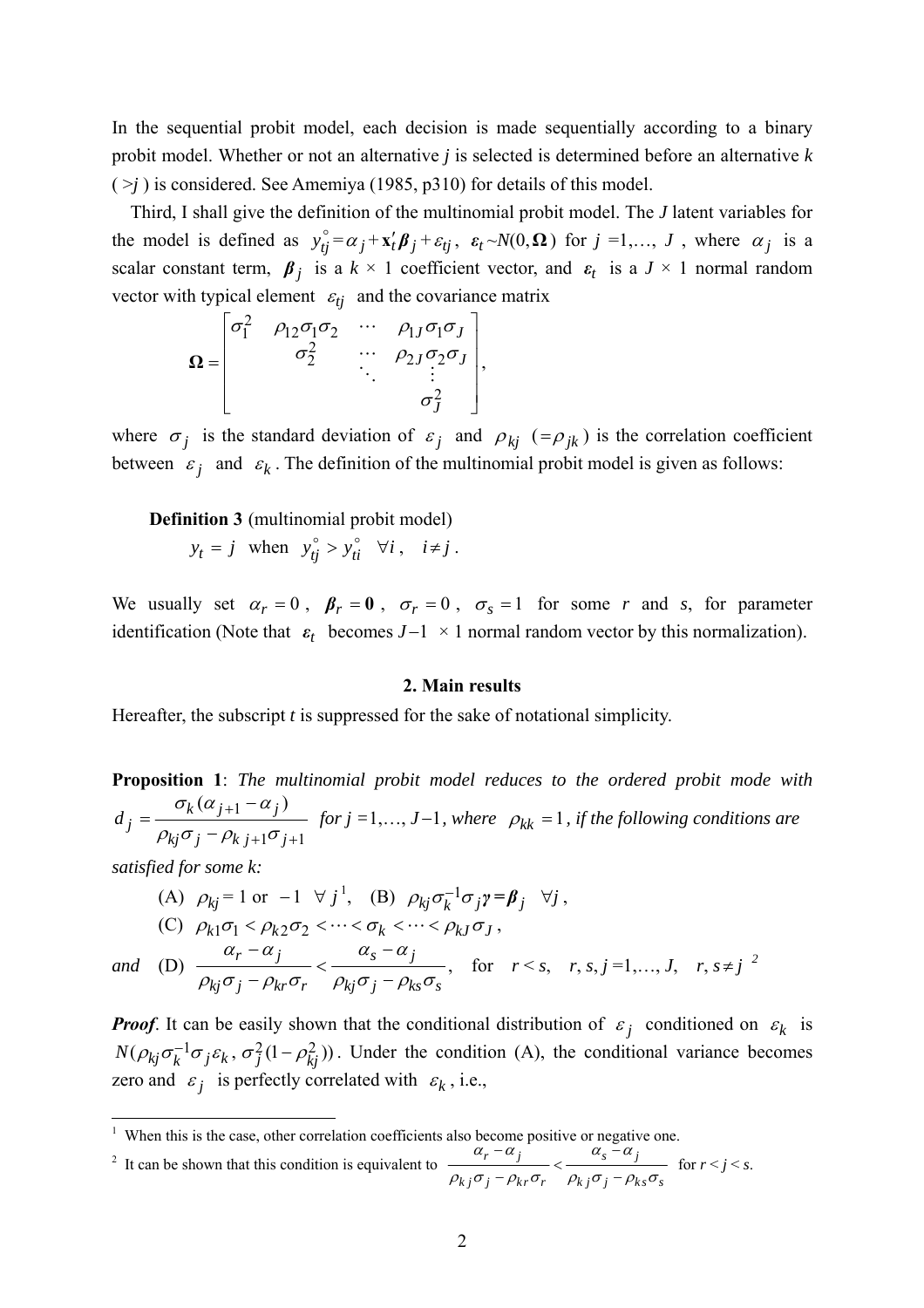$$
\varepsilon_j = \rho_{kj} \sigma_k^{-1} \sigma_j \varepsilon_k \tag{1}
$$

Additionally, if the condition (B) is satisfied, the condition for  $y = i$  in the multinomial probit model becomes as follows:

$$
y_j^{\circ} > y_i^{\circ} \quad \forall i, \quad i \neq j \quad \Leftrightarrow \alpha_j + \mathbf{x'}\boldsymbol{\beta}_j + \varepsilon_j > \alpha_i + \mathbf{x'}\boldsymbol{\beta}_i + \varepsilon_i \quad \forall i, \quad i \neq j
$$
  
\n
$$
\Leftrightarrow \quad \mathbf{x'}(\boldsymbol{\beta}_j - \boldsymbol{\beta}_i) + \varepsilon_j - \varepsilon_i > \alpha_i - \alpha_j \quad \forall i, \quad i \neq j
$$
  
\n
$$
\Leftrightarrow \quad \sigma_k^{-1}(\rho_{kj}\sigma_j - \rho_{ki}\sigma_i)(\mathbf{x'}\boldsymbol{\gamma} + \varepsilon_k) > \alpha_i - \alpha_j \quad \forall i, \quad i \neq j \quad \text{(From (1) and (B))},
$$

where the notation  $\Leftrightarrow$  means that the conditions on the both sides are equivalent. Furthermore, from the condition (C), the above is equivalent to

$$
\mathbf{x}'\mathbf{y} + \varepsilon_k > c_{ji}^{(k)} \quad \text{for} \quad i < j \quad \text{and} \quad \mathbf{x}'\mathbf{y} + \varepsilon_k < c_{ji}^{(k)} \quad \text{for} \quad i > j,\tag{2}
$$

where  $c_{ii}^{(k)} \equiv \frac{\sigma_k (\alpha_i - \alpha_j)}{k}$  $c_{ji}^{(k)} \equiv \frac{\sigma_k (\alpha_i - \alpha_j)}{\rho_{kj} \sigma_j - \rho_{ki} \sigma_i}$  $=\frac{\sigma_k(\alpha_i-\alpha_j)}{\rho_{ki}\sigma_j-\rho_{ki}\sigma_i}$ . Note that  $c_{ji}^{(k)}=c_{ij}^{(k)}$  clearly by its definition. From the

condition (D), when *j* is fixed, the maximum of  $c_{ji}^{(k)}$  for  $i < j$  is  $c_{jj-1}^{(k)}$  $c_{j,j-1}^{(k)}$ , while the minimum of  $c_{ji}^{(k)}$  for  $i > j$  is  $c_{j,j+1}^{(k)}$  $c^{(k)}_{j,j+1}$ . Thus, (2) is rewritten as<sup>3</sup>:

$$
c_{j,j-1}^{(k)} < \mathbf{x}'\mathbf{y} + \varepsilon_k < c_{j,j+1}^{(k)} (= c_{j+1,j}^{(k)}).
$$
\n(3)

Note that the inequalities in (3) reduce to only one side for *j* =1 and *J*.

Setting  $\varepsilon_k = \eta$ , it have been shown that when the conditions (A)~(D) are satisfied, the multinomial probit model reduces to the ordered probit model with  $d_i = \frac{\sigma_k(\alpha_{j+1})}{\sigma_k(\alpha_j)}$  $1\sigma_{j+1}$  $\kappa(\alpha_{j+1} - \alpha_j)$ *j*  $\partial_{kj} \sigma_j - \rho_{k \; j+1} \sigma_j$  $d_i = \frac{\sigma_k(\alpha_{j+1} - \alpha)}{n}$  $\rho_{ki}\sigma_i$  –  $\rho_{k\,\,i+1}\sigma$ + multinomial probit model reduces to the ordered probit model with  $d_j = \frac{\sigma_k (\alpha_{j+1} - \alpha_j)}{\rho_{kj} \sigma_j - \rho_{k} j + 1}$  for  $j = 1, ..., J-1$ .<sup>4</sup> for  $j = 1, ..., J-1$ .<sup>4</sup>

The conditions for  $j = 1, 2$ , and 3 are illustrated in figure 1 (a), (b), and (c), respectively. The shaded area is the area which satisfies the all required conditions, i.e.,  $y = j$  when **x**<sup>'</sup> $\gamma$  +  $\eta$  falls into this area. Note that  $\rho_{ki}$  can be negative one for  $j \leq k$ , but it must be positive one for  $k < j$ . For example if we set  $k = 1$ ,  $\rho_{1j} = 1$  for all *j*.

**Example**: Set  $J=4$ ,  $\rho_{2i} = 1$  for all *j*,  $\sigma_1 = 0$   $\sigma_2 = 1$ ,  $\sigma_3 = 2$ ,  $\sigma_4 = 3$ ,  $\alpha_1 = 0$ ,  $\alpha_2 = 2$ ,  $\alpha_3 = 2.6$ ,  $\alpha_4 = 3$ ,  $\beta_1 = 0$ ,  $\beta_2 = 1$ ,  $\beta_3 = 2$ , and  $\beta_4 = 3$  in the multinomial probit model<sup>5</sup>. Notice that the conditions  $(A)$ ,  $(C)$  and  $(D)$  in Proposition 1 are satisfied. Then this reduces to the ordered probit model with  $\gamma = 1$ ,  $\sigma_{\eta} = 1$ ,  $d_1 = -2$ ,  $d_2 = -0.6$ , and  $d_3 = -0.4$ .

 $\overline{a}$ 

<sup>3</sup>  $(k)$   $(a(k))$  $1 - \epsilon$  j j+1  $c^{(k)}$ <sub>*j*j-1</sub> <  $c^{(k)}$ <sub>*j*j+1</sub> is obvious from the condition (D).

<sup>&</sup>lt;sup>4</sup> The equality in the definition 1 (and 2) is not essentially important because the latent variable is a continuous random variable, hence the equality holds with probability zero.

 $5$  This multinomial probit model is a normalized one by the previously mentioned way.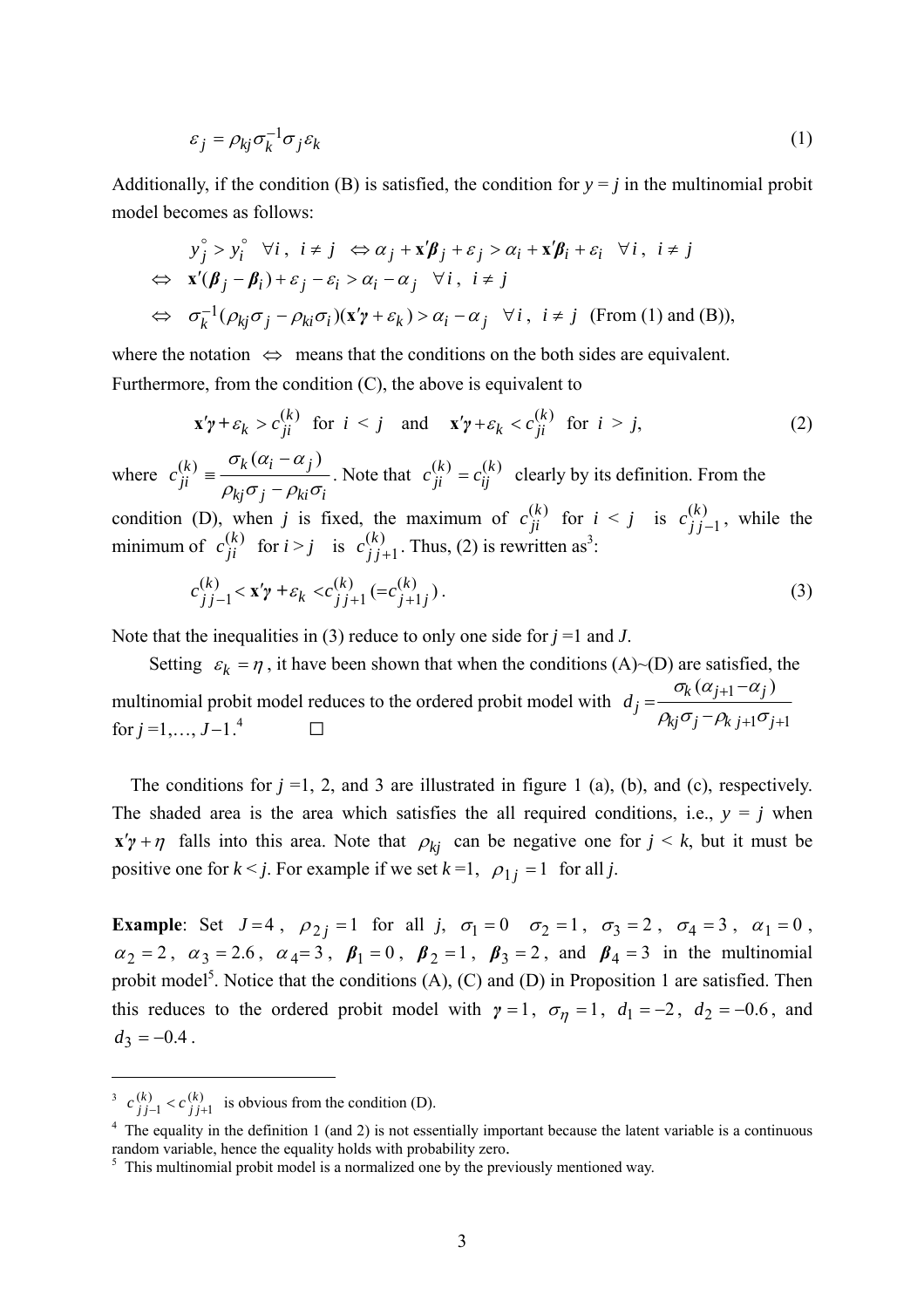The next proposition states the relationship between the sequential and the multinomial probit models.

**Proposition 2**: *The sequential probit model can be obtained as a limiting case of the multinomial probit model if the following conditions are satisfied:* 

(E) 
$$
\sigma_1 = 1
$$
,  $\alpha_1 = \phi_1$ ,  $\delta_1 = \beta_1$ ,  $\alpha_k \to 0$ ,  $\beta_k \to 0$ ,  $\sigma_k \to 0$  so that  
\n
$$
\lim_{\substack{\sigma_k \to 0 \\ \alpha_k \to 0}} \sigma_k^{-1} \alpha_k = \phi_k, \quad \lim_{\substack{\sigma_k \to 0 \\ \beta_k \to 0}} \sigma_k^{-1} \beta_k = \delta_k, \quad \lim_{\substack{\sigma_k \to 0 \\ \alpha_l \to 0}} \sigma_k^{-1} \alpha_l = 0,
$$
\n
$$
\lim_{\substack{\sigma_k \to 0 \\ \sigma_k \to 0}} \sigma_k^{-1} \beta_l = 0, \quad \lim_{\substack{\sigma_k \to 0 \\ \sigma_l \to 0}} \sigma_k^{-1} \sigma_l = 0 \quad \text{for} \quad k = 2, ..., J, \quad \text{and} \quad l > k,
$$

*and* (F)  $\rho_{ij} = 0 \quad \forall i, j, i \neq j$ .

*Proof.* Multiplying the both sides by  $\sigma_i$  or  $\sigma_i$ , the condition for  $y = i$  in the multinomial probit model can be rewritten as

$$
y_j^{\circ} > y_i^{\circ} \quad \forall i, \quad i \neq j
$$
  
\n
$$
\Leftrightarrow \quad \sigma_i^{-1} \alpha_j + x \sigma_i^{-1} \beta_j + \sigma_i^{-1} \varepsilon_j > \sigma_i^{-1} \alpha_i + x \sigma_i^{-1} \beta_i + \sigma_i^{-1} \varepsilon_i, \text{ for } i < j \text{ and}
$$
  
\n
$$
\sigma_j^{-1} \alpha_j + x \sigma_j^{-1} \beta_j + \sigma_j^{-1} \varepsilon_j > \sigma_j^{-1} \alpha_i + x' \sigma_j^{-1} \beta_i + \sigma_j^{-1} \varepsilon_i \text{ for } i > j.
$$

Under the condition (E), the above reduces to

$$
0 > \phi_i + \mathbf{x}' \delta_i + \sigma_i^{-1} \varepsilon_i \quad \text{for } i < j, \quad \text{and} \quad \phi_j + \mathbf{x}' \delta_j + \sigma_j^{-1} \varepsilon_j > 0 \quad \text{for } i > j
$$

because  $\sigma_k^{-1} \alpha_l$ ,  $\sigma_k^{-1} \beta_l$ , and the variance of  $\sigma_k^{-1} \varepsilon_l$   $(l > k)$  converge to zero. Set  $\zeta_k = \sigma_k^{-1} \varepsilon_k$ , then the condition (F) ensures that  $\zeta_k \sim NID(0,1)$ . This completes the proof.  $\Box$ 

Intuitively, this is because the terms which converge to zero can be neglected compared with other terms which also converge to zero but at less rapid rate so that the condition (E) holds. To confirm the analytical proof of Proposition 2, I conduct a small Monte Carlo experiment. The number of choices is set at three. Samples for a multinomial probit model,  $y_t^{(m)} t$ =1,...,30, are generated following the definition 3 with  $y_{t1}^{\circ} = \varepsilon_{t1}$ ,  $y_{t2}^{\circ} = 0.5/\sqrt{s} + \varepsilon_{t2}/\sqrt{s}$ , and  $y_{t3}^{\circ} = 1/s + \varepsilon_{t3} / s$ , where  $\varepsilon_{tj}$   $j = 1,2,3$  are random draws from *NID*(0,1) and *s* is some constant. Samples for a sequential probit model,  $y_t^{(s)}$  *t* =1,…,30, are generated following the definition 2 with  $y_{t1}^+ = y_{t1}^{\circ}$ , and  $y_{t2}^+ = \sqrt{s} y_{t2}^{\circ}$ . According to Proposition 2,  $y_t^{(m)}$  should converge to  $y_t^{(s)}$  as *s* becomes large. Figure 2 (a), (b), (c) shows the actual values of  $y_t^{(m)}$ for  $s = 1$ , 10, and 1000, respectively, and those of  $y_t^{(s)}$  are shown in Figure 2(d). The same  $\varepsilon_{tj}$  for  $t = 1,...,30$ ,  $j = 1,2,3$  are used for each value of *s* to make the result clearer. Observe that  $y_t^{(m)}$  actually converges to  $y_t^{(s)}$  as *s* becomes large, as insisted in Proposition 2.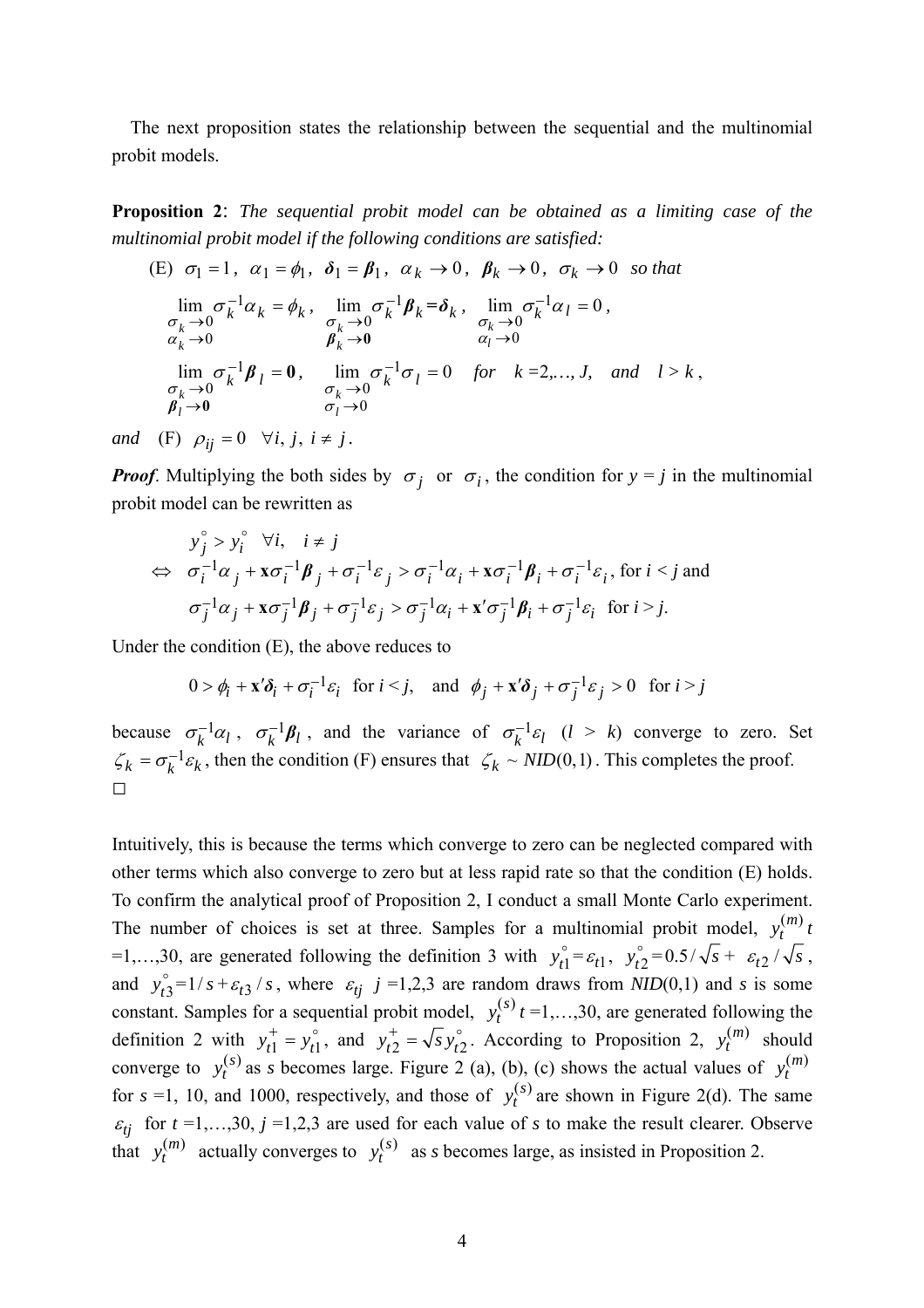## **3. Conclusion**

I have shown that the ordered and sequential probit models are special cases of the multinomial probit model where the disturbance terms in the latent variables degenerate or those variances converge to zero at a certain rate. Which probit model should be used is an important problem in an empirical analysis. The results obtained in this note are useful for comparing these three models; specification tests for these models will be developed based on the results. For example, Kobayashi (2001) have proposed a test for ordered probit models against multinomial probit models in the case of three alternatives. The results of this note can be used for extending the test to the case of more than three alternatives. Also, a test for sequential probit models in this context has not been proposed as far as I know. These are the subjects of further research. Finally, I note that the conditions I have shown in this note are sufficient conditions, so the same results may be obtained under weaker conditions.

## **Reference**

- Amemiya, T. (1985) *Advanced Econometrics*, Cambridege, Mass., Harvard University Press.
- Kobayashi M. (2001) "A Test for Ordered Probit Models against Multinomial Probit Models," mimeo.
- Davidson, R., and J. G.. MacKinnon (2004) *Econometric Theory and Methods*, New York, Oxford University press.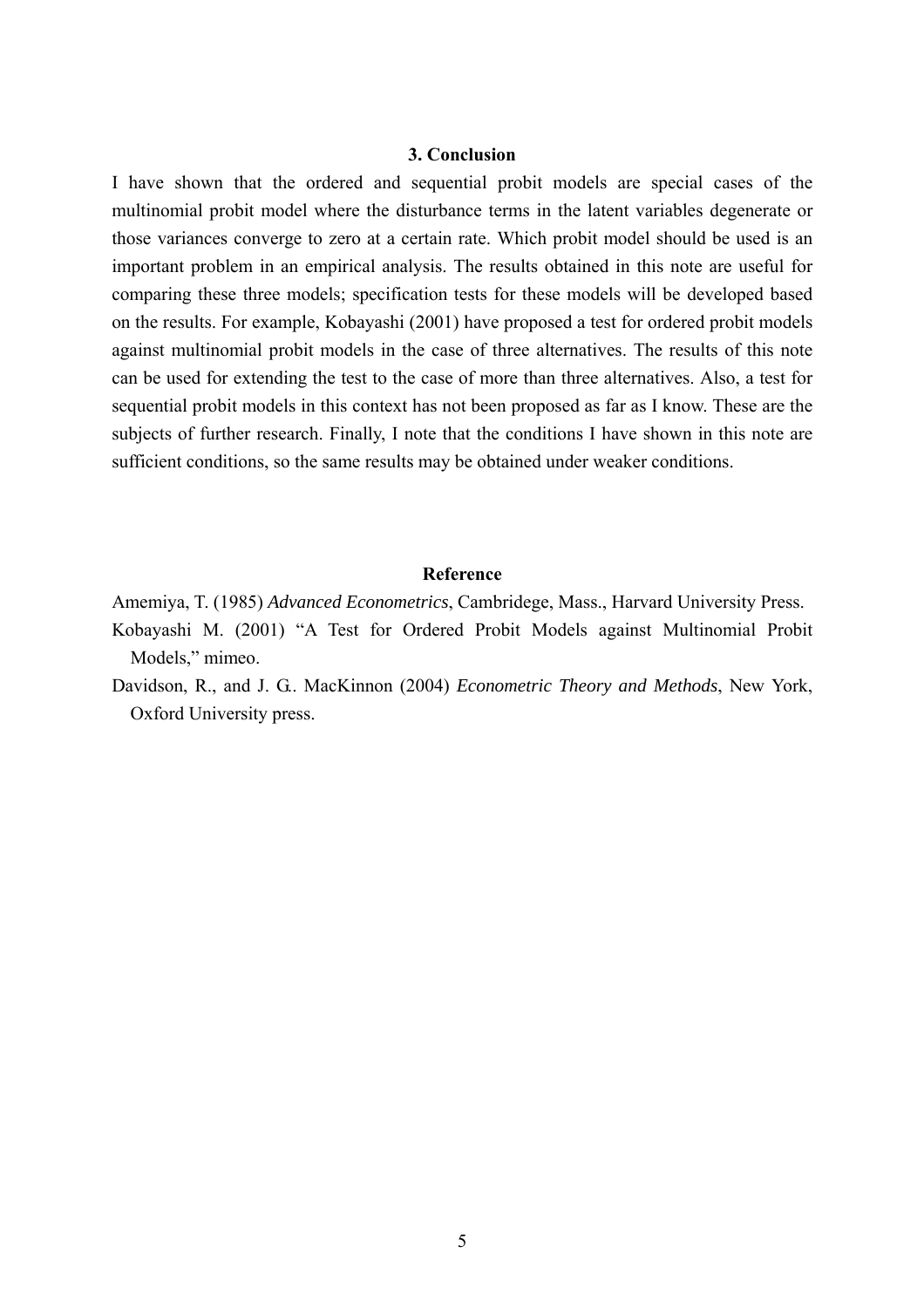